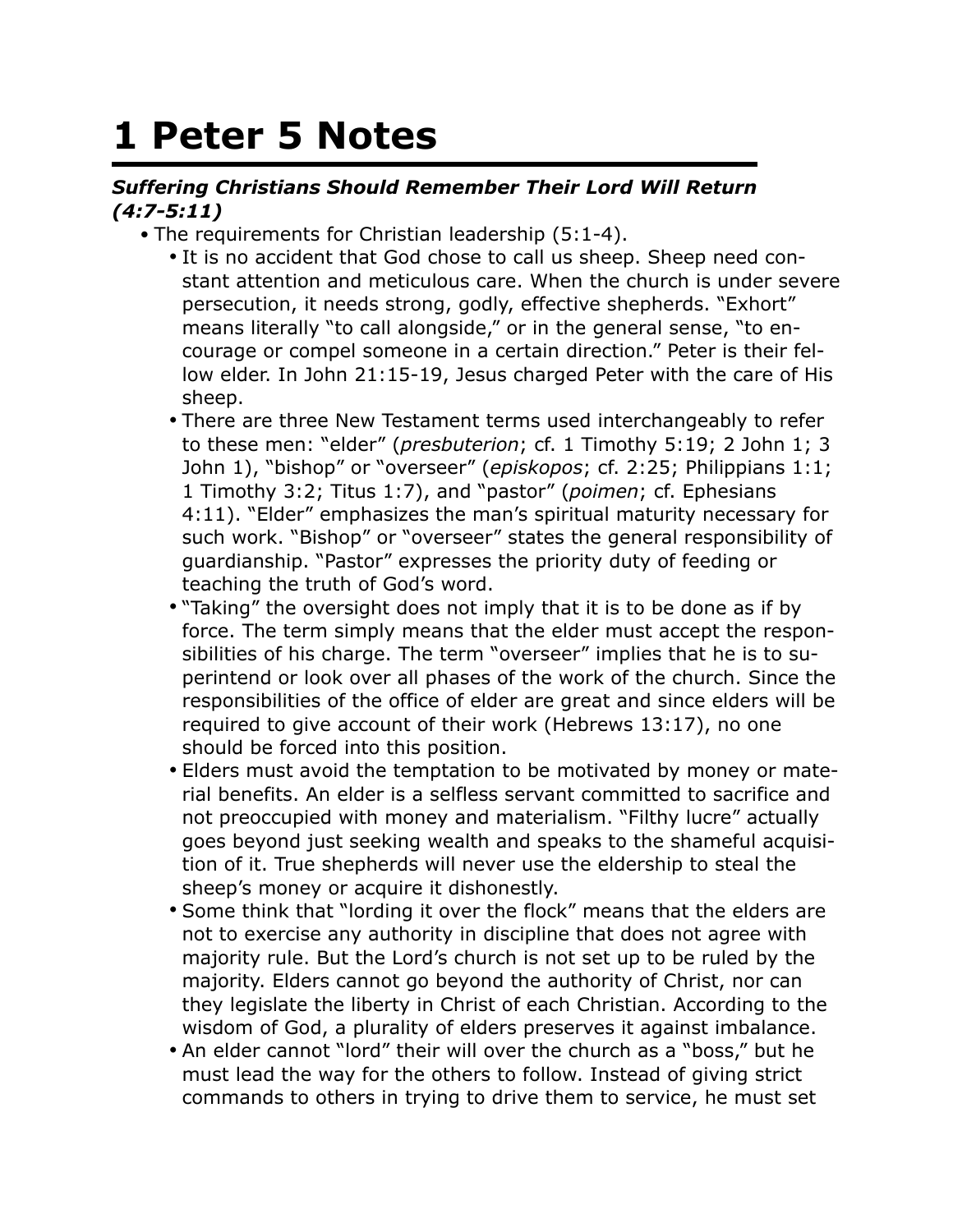the example and beckon the others to follow. However, this does not mean

- Elders "lord" over the flock when they issue commands and restrictions without due respect to the congregation and the Bible -- when they make laws that are not in harmony with the Bible or for the welfare of the congregation. An elder should be an example in all aspects of life. He should be an example in faithfulness to the Lord's church and as a worker in the kingdom.
- "Chief Shepherd" is one of the most beautiful titles for the Savior in all of scripture. The reward of eternal glory ought to be all the reason any elder needs for desiring to sever faithfully.
- The realization of Christian victory (5:5-11).
	- Peter specifically targets those who were "younger." The reason is not stated, but it could be because of the difficulty of submitting when one is young. "Be clothed" is a rare word that refers to a slave putting on an apron before serving. So Christians are to imitate their Lord, who girded Himself and served (John 13:4-17). Like today, humility was not an admired trait in the first century pagan world.
	- To reinforce his exhortation for humility, Peter quoted from Proverbs 3:34. Pride sets one against God and vice versa. Peter encouraged his audience to persevere by speaking of the "mighty hand of God." "Casting" means throwing something on something else or someone else.
	- The concept of God's concern for human affliction is one of the peculiar features of the gospel; though Greek philosophy at its highest could formulate a doctrine of God's perfect goodness, it could not imagine His active concern for humankind. Although "sober" usually means self-control in relation to intoxication, it is used here in a more metaphorical connotation. It includes balancing life's important issues, which requires the discipline of mind and body.
	- Peter's exhortations perhaps reflects his own experience in which Satan had "sifted" him (Luke 22:31) and he had failed to "watch" (Matthew 26:38; Mark 14:34). There is perhaps no more appropriate appellation that can be given to the devil than to say that he is a malicious "adversary" and resists all our efforts to obey God. This lion mentioned here is not the stealthy one creeping through the grass. This is the raging lion who roars when he is roused with hunger; it is then that he is most fierce, and most eagerly seeks his prey.
	- "Stedfast" means "solid" (the Greek is *stereos*, from which comes the English *stereo*, meaning "solid," or balanced at both ends). Peter assures his readers that if they persevered humbly and submissively, vigilantly and courageously in the midst of trials, they were not alone.